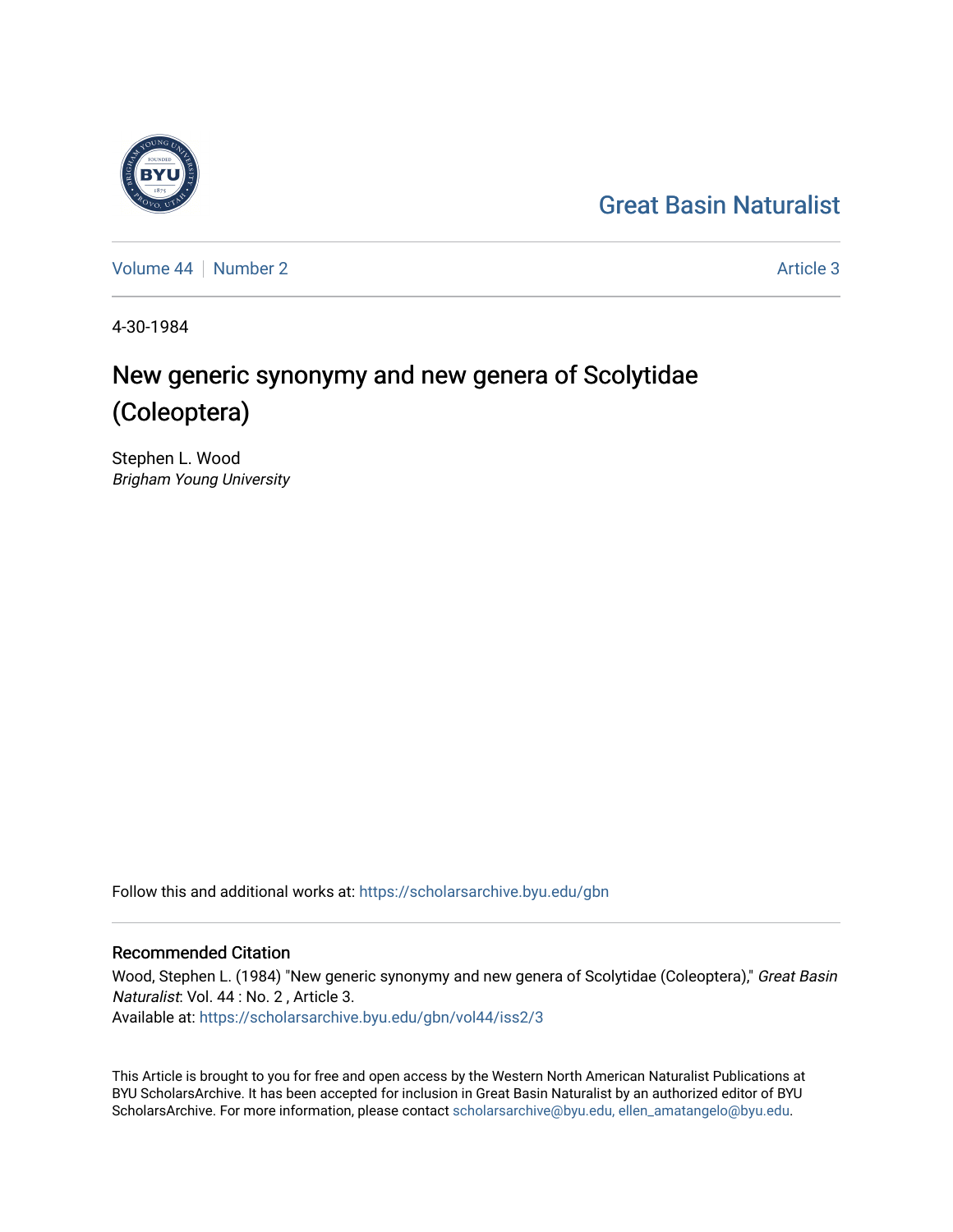#### NEW GENERIC SYNONYMY AND NEW GENERA OF SCOLYTIDAE (COLEOPTERA)

Stephen L. Wood'

ABSTRACT.— New generic svnonymv in Scolytidae is proposed as follows: Amasa Lea (= Pscudoxylchorus Eggers), Araptus Eichhoff (=Brachydendrulus Schedl, Gnathocranus Schedl, Gnathoborus Schedl), Chortastus Schaufuss  $(=\hat{A}frochramesus Schedl), \textit{Cosmoderes}$  Eichhoff  $(=\textit{Dendriops}$  Schedl), Cryphalus Erichson  $(=\textit{Acryphalus}$  Tsai & Li, Jugocryphalus Tsai & Li), Cyrtogenius Strohmever (= Eulepiops Schedl, Ozodendron Schedl, Mimidendrulus Schedl, Artepityophthorus Schedl), Dendrographus Schedl (= Protopityophthorus Schedl), Glostatus Schedl (= Paraglostatus Schedl), Gnathotrupes Schedl (=Gnathocortus Schedl, Gnathomimus Schedl, Gnathoglochinus Schedl), Hylesinopsis Eggers (= Metahylesinus Eggers, Hapalophloeus Schedl, Hemihylesinus Schedl), Hypothenemus Westwood (= Chondronoderes Schedl, Archeophalus Schedl, Pachynoderes Schedl, Lepiceroides Schedl), Liparthrum Wollaston (= Dacryophthorus Schedl), Mimiocurus Schedl (= Micracidendron Schedl, Mimiophthorus Schedl), Miocryphalus Schedl ( $=A$ fromicracis Schedl), Phloeoditica Schedl ( $=X$ ylechinops Browne), Pityophthorus Eichhoff (=Breviophthorus Schedl, Neomips Schedl), Pseudothysanoes Blackman (=Bostrichips Schedl, Gretschkinia Sokanovskii, Neoglostatus Schedl), Scolytodes Ferrari (= Hexacolinus Schedl, Cryphalophilus Schedl), Scolytogenes Eichhoff (=Xylocryptus Schedl), Taphrorychus Eichhoff (=Saliciphilus Sokanovskii, Taphroterus Schedl), Tricolus Blandford { = Ptcrocyclonoidcs Schedl), Triotemntis Wollaston ( = Cladopiocius Schedl), Xylosandrus Reitter (=Apoxyleborus Wood). New specific synonymy in Scolytidae is proposed for: Chortastus agnatus Eggers (=Afromicracis baguenai Schedl), Pelicerus (now Dendrographus) pygmaeus Eggers (=Protopityophthorus durus Schedl). The status of Pscudomicracus Eggers is discussed. The following new genera are proposed in Scolytidae: Phlocographus (type-species: Phlocographus mamibiae Wood), Phloeocurus (type-species: Hylocurus africanus Schedl), Saurotocis (type-species: Micracidendron tomicoides Schedl), and Peridryocoetes (type-species: Ozodendron nitens Schedl). Pseudothysanoes spinatulus, new name, is proposed to replace P. spinatus Wood, 1956.

Over the past five years a reclassification of the genera of Scolytidae in world fauna has been in progress. During this period, <sup>I</sup> have had opportunities to visit and study the collections of K. E. Schedl, Y. Niisima, J. J. Murayama, A. Nobuchi, C. F. C. Beeson, and others, and to examine through loan the typespecimens of the type-species of most of the named genera and subgenera of Scolytidae. To stabilize nomenclature for the generic study and to make names on identified speci mens comprehensible to curators, the generic synonymy summarized in the above abstract is proposed on the following pages. Assigned to synonymy are 43 genera and subgenera that represent scolytid taxa from all inhabited continents of the world. Two species (one in Chortastus from Africa, and one in Dendrographus from New Guinea) were also placed in synonymy, because they were type-species of monobasic genera that were placed in syn onymy. Synonymy affecting numerous other species will follow in subsequent papers. Four genera are named as new to science, as indicated in the above abstract.

#### New Synonymy

#### Amasa Lea

- Amasa Lea, 1894, Proc. Linn. Soc. New South Wales (2) 8:322 (Type species: Amasa thoracicus Lea  $=$ Tomicus truncatus Erichson, monobasic)
- Pseudoxyleborus Eggers, 1930, Indian For. Rec. 14:206 (Type species: Pseudoxyleborus beesoni Eggers, monobasic). New synonymy

In the Schedl collection more than 25 species had been assigned by Schedl to the trun catus Erichson and heesoni Eggers species groups. These two groups had been combined by him into one group. After studying his material and seeing complete in tegradation between the two, <sup>I</sup> now agree that the genera Amasa Lea and Pseudoxyleborus Eggers must be combined under the senior name as indicated above.

#### Araptus Eichhoff

Araptus Eichhoff, 1892. Berliner Ent. Zeitschr. 15:136 (Tvpe-species: Araptus rufopalliatus Eichhoff, monobasic)

<sup>&#</sup>x27;Life Science Museum and Department of Zoology, Brigham Young University, Provo, Utah 84602.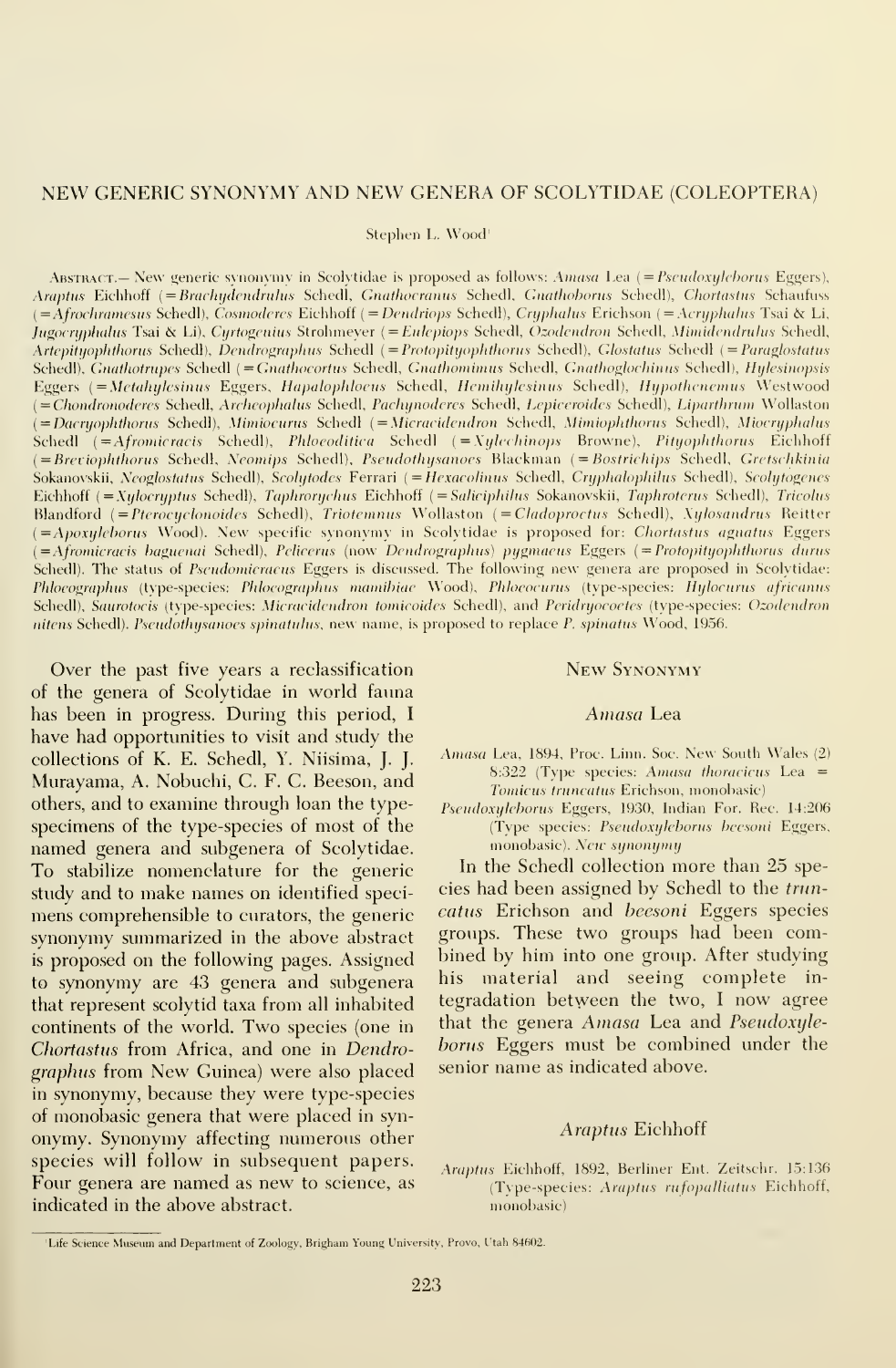- Brachydendrulus Schedl, 1951, Dusenia 2:114 (Typespecies: Brachydendrulus eggersi Schedl, monobasic). New synonymy
- Gnathocranus Schedl, 1951, Dusenia 2:116 (Type-species: Gnathocranus novateutonicus Schedl, monobasic). New synonymy
- Gnathoborus Schedl, 1970, Koleopt. Runschau 48:93 (Type-species: Breviophthorus argentiniae Schedl, original designation). New synonymy

The large, diverse genus Araptus Eichhoff is represented in the Schedl collection by limited material in only a few species groups. My examination of the type series, including the types, of Brachydendrulus eggersi Schedl, Gnathocranus novateutonicus Schedl, and Breviophthorus argentiniae Schedl (type-species of the genus Gnathoborus) all fall well within the limits of *Araptus*. For this reason, the genera *Brachydendrulus* Schedl, Gnathocranus Schedl, and Gnathoborus Schedl must all be placed in synonymy under the senior name Araptus, as indicated above.

#### Chortasus Schaufuss

- Chortastus Schaufuss, 1905, Insekten Borse 22:15 (Typespecies: Chortastus camerunus Schaufuss, monobasic)
- Afrochramesus Schedl, 1971. Koleopt. Rundschau 49:197 (Type-species: Afromicracis baguenai Schedl, original designation). New synonymy

The paratype of Afrochramesus baguenai Schedl in the Schedl collection and a cotype of Chortastus agnatus Eggers in the Schedl collection are essentially identical and obviously are of the same species. On the basis of this comparison, *Afromicracis* is placed in synonymy under Chortastus, to which both belong.

#### Cosmoderes Eichhoff

- Cosmoderes Eichhoff, 1878, preprint of Mem. Soc. Roy. Sci. Liege (2) 8:495 (Type-species: Cosmoderes monilicollis Eichhoff, monobasic)
- Dendriops Schedl, 1953, Rev. Franc. d'Ent. 20:125 (Type-species: Dendriops granulicollis Schedl. monobasic). New synonymy

The identity of Cosmoderes monilicollis Eichhoff was established by Wood (1980, Great Basin Nat. 40:91), although the type is lost. Examples of this species were compared directly to the lectotype of *Dendriops* granulicollis Schedl and were found to be congeneric. Because these species are the typespecies of their respective genera, the name Dendriops must be placed in synonymy as in dicated above.

#### Cryphalus Erichson

- Cryphalus Erichson, 1836, Archiv Naturgesch. 2(1):61 (Tvpe-species: Bostruchus asperatus Gvllenhal, designated by Thompson 1859:147)
- Acri/phalus Tsai &' Li, 1963, Acta Ent. Sinica 12:604, 662 (Type-species: Cryphalus lipingensis Tsai & Li, present designation). New synonymy
- Jugocryphalus Tsai & Li, 1963, Acta Ent. Sinica 12:602,622 (Type-species: Cryphalus piceus Eggers, present designation). New synonymy

The subgenus Acryphalus Tsai & Li was proposed to include Cryphalus lipingensis Tsai & Li, C. markangensis Tsai & Li, and C. lepocrinus Tsai & Li, but <sup>a</sup> type species was not designated. <sup>I</sup> here designate C. lipingensis as the type-species of Acryphalus. I have examined a series of this species that was identified by Prof. Yin Hui-fen, who had access to the holotype. This subgenus was based on the absence or near absence of elytral scales. This is not a valid or reliable character in this genus. For this reason, Acryphahis is placed in synonymy as indicated above.

The subgenus Jugocryphalus Tsai & Li was based on the presence of a transverse carina on the male vertex. Assigned to this subgenus were Cryphalus tabulaeformis Tsai & Li (and its subspecies *chienzhaungensis* Tsai & Li), C. pseudochinlingensis Tsai & Li, C. chinli ngensis Tsai & Li, C. piceus Eggers, C. massonianus Tsai & Li, C. jeholensis Murayama, C. fulvus Niisima, C. pseudotabulaeformis Tsai & Li, C. szechuanensis Tsai & Li (and its subspecies tehchanzensis Tsai & Li), C. exiguus Blandford, and C. mandschuricus Eggers. Because a type-species was not designated, I here designate Cryphalus piceus Eggers as the type-species of Jugocryphahis. The name *Ericryphalus* Hopkins was based on the same character and would have priority if a subgeneric name is needed for this group of species. The name Jugocryphahis is placed in synonymy under Cryphalus as in dicated above.

#### Cyrtogenius Strohmeyer

- Cyrtogenius Strohmeyer, 1910, Ent. Blätt. 6:127 (Typespecies: Cyrtogenius bicolor Strohmeyer, monobasic)
- Euh'piops Schedl, 1939, J. Fed. Malay St. Mus. 18:344 (Type-species: Eulepiops glaber Schedl, original designation). New synonymy
- Ozodendron Schedl, 1957, Ann. Mus. Roy. Congo Beige (8) Sci. Zool. 56:13 (Type-species: Fehccrus grandis Beeson, monobasic). New synonymy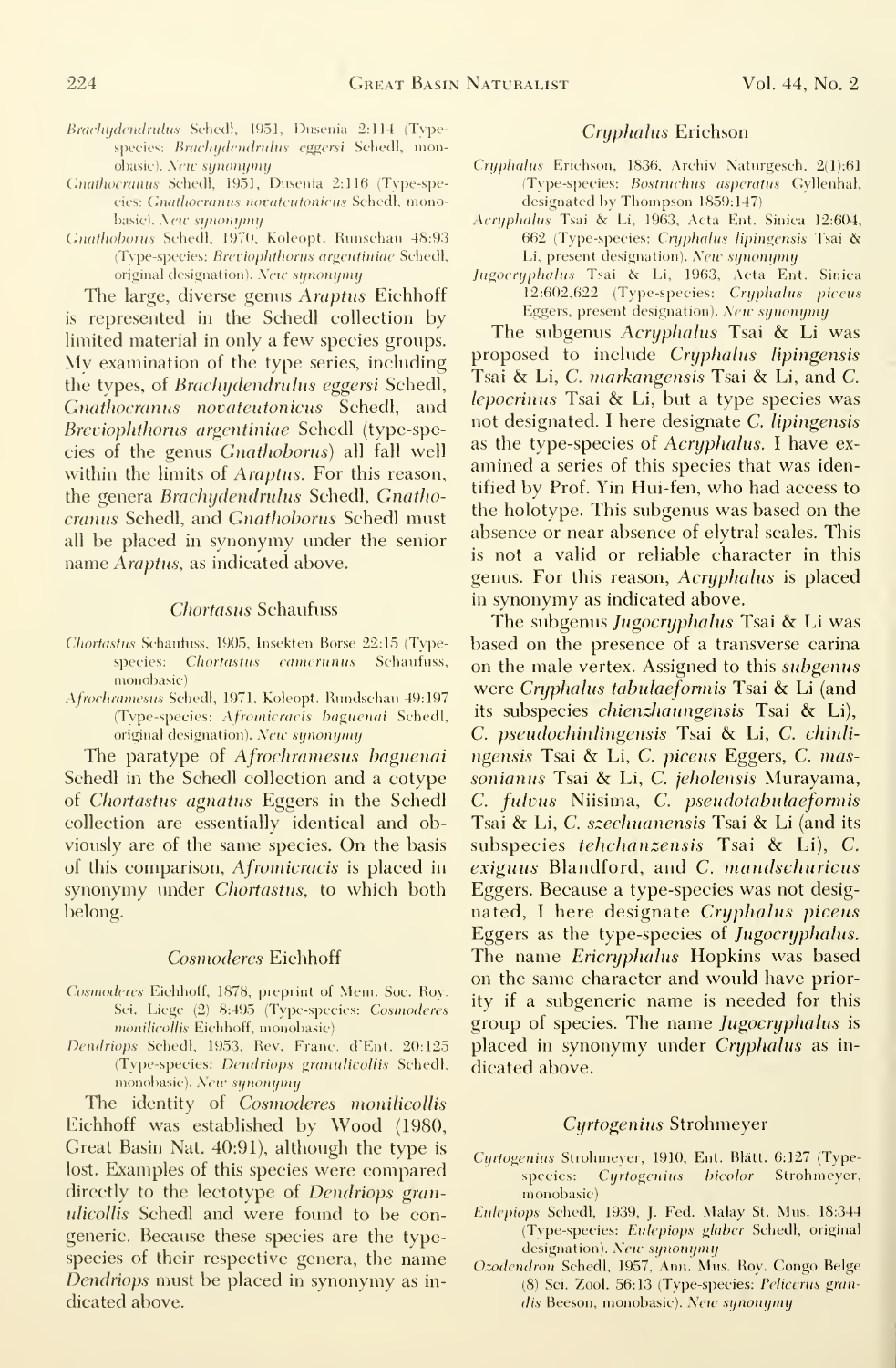- Mimidendrulus Schedl, 1957, Ann. Mus. Roy. Congo Belge (8), Sci. Zool. 56:68 (Type-species: Mimidendrulus movoliae Schedl, monobasic. New synonymy
- Artepityophthorus Schedl, 1969, Opuse. Zool. Budapest 9:157 (Type-species: Artepityophthorus aries Schedl, monobasic). New synonymy

The holotypes of *Eulepiops glaber* Schedl, Pelicerus grandis Beeson, Mimidendrulus movoliae Schedl, and Artepityophthorus aries Schedl were examined. These are the typespecies of Eulepiops Schedl, Ozodendron Schedl, Mimidendrulus Schedl, and Artepityophthorus Schedl. All these species fall well within the limits of *Cyrtogenius* Strohmeyer and are here placed in synonymy. Schedl (1961, Rev. Ent. Mocambique 4(2):752) listed as the type-species of Mimidendrulus a species not included in that monobasic genus when it was erected. His oversight must be ignored.

Among the smaller species of Cyrtogenius there is an orderly reduction in the number of segments in the antennal funicle from four to three. Schedl used this character (three segments) to establish his genus Artepityoph*thorus*, but placed several other species with a 3- or 4-segmented funicle Cyrtogenius. This reduction in segmentation is continued to two in Dendrographus, but other characters may warrant the continued recognition of a separate genus for that species  $(D.$  pygmaeus Eggers).

Schedl repeatedly called attention to the intergradation of the smaller Cyrtogenius to Pityophthorus; however, none of the species he cites exhibit any of the essential characters of that subtribe (Corthylini, Pityophthorina).

#### Dendrographus Schedl

- Dendrograplius Schedl, 1964, Reichenbachia 3:310 (Type-species: Pelicerus pygmaeus Eggers, original designation)
- Protopityophthorus Schedl, 1973, Papua New Guinea Agric. J. 24:73 (Type-species: Protopityophthorus  $durus$  Schedl = Pelicerus pygmaeus Eggers, original designation). New generic and specific sijnonijmy

Several cotypes of Pelicerus pygmaeus Eggers were examined and compared di rectly to my series that in turn was compared to the holotype and several paratypes of Pro topityophthorus durus Schedl. They are identical. Except for the 2-segmented antennal fimicle and slightly different club, this species would be placed in the genus Cyrtogenius.

The future discovery of species that bridge this character gap may require suppression of Dendrograplius.

#### Glostatus Schedl

- Glostatus Schedl, 1939, Rev. Zool. Bot. Afr. 32:386 (Type-species: Glostatus declividepressus Schedl, monobasic)
- Paraglostatus Schedl, 1964, Reichenbachia 3:304 (Typespecies: Ctonocryphus nigrivestis Schedl, original designation). New synonymy

The holotype and several paratypes of Ctonocryphus nigrivestitus Schedl were ex amined. Because this species is a normal member of the genus *Glostatus* and because it was made the type-species of Paraglostatus Schedl, *Paraglostatus* must be placed in synonvmv as indicated above.

#### Gnathotrupes Schedl

- Gnathotrupes Schedl, 1951, Dusenia 2:123 (Type-species: Gnathotrupes bolivianus Schedl, monobasic)
- Gnathocortus Schedl, 1975, Studies in the Neotropical Fauna 10:11 (Tvpe-species: Gnathocortus eali culus Schedl, original designation). New sijnonijmij
- Gnathomimus Schedl, 1975, Studies in the Neotropical Fauna 10:12 (Type-species: Gnathonimus noth $of agi$  Schedl, original designation). New synonipniy
- Gnathoglochinus Schedl, 1975, Studies in the Neotropical Fauna 10:16 (Type-species: Gnathoglochinus impressus Schedl, original designation). New synonymy

Schedl named Gnathocortus, Gnathomimus, and Gnathoglochinus, each based on the type-species cited above, from limited material, apparently without reviewing the South American species he had previously placed in Gnathotrupes and (erroneously) Gnathotrichus. These and several manuscript genera {Gnatliostractus, Gnathoxylene, Ei dognathus) all represent minor variations of Gnathotrupes. The three named genera are here placed in synonymy, as indicated above.

#### Hylesinopsis Eggers

Hylcsinopsis Eggers, 1920, Ent. Blatt. 16:40 (Typespecies: Hylesinopsis dubius Eggers, monobasic)

- Metahylesinus Eggers, 1922, Ent. Blätt. 18:165 (Typespecies: Pseudohylesinus togonus Eggers, automatic). New synonymy
- Hapalophloeus Schedl, 1966, Rev. Ent. Moçambique 8:363 (Type-species: Metalujlesinus brinckei Schedl, original designation). New synonymy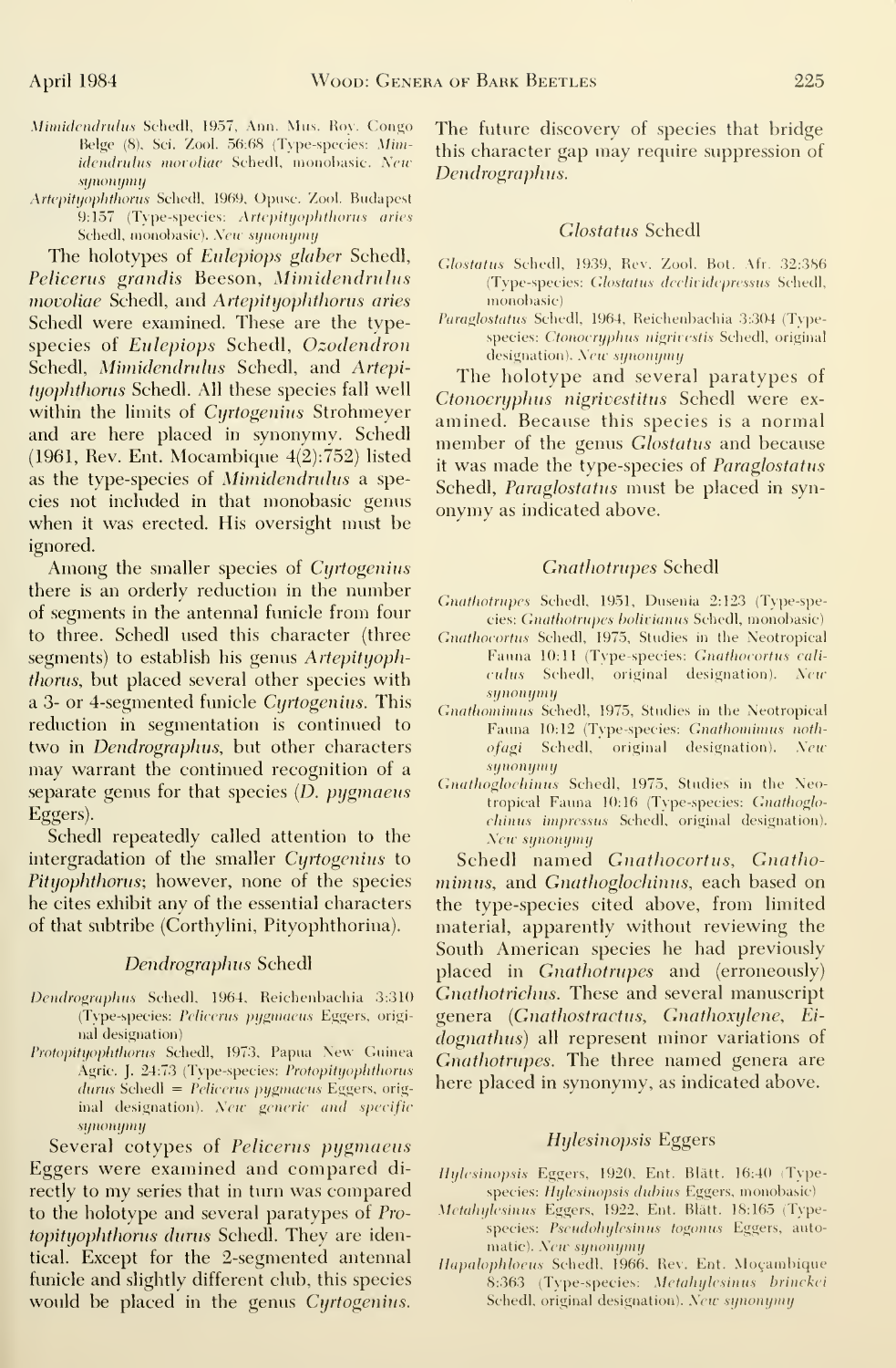Hemihylesinus Schedl, 1967, Opuse. Zool. Budapest 7:224 (Type-species: Hemihylesinus endroedyi Schedl, monobasic). New synonymy

A significant number of species scattered in six or more genera in the Schedl collection all represent the same genus. Included among them are the type-species, as cited above, for the genera Hylesinopsis Eggers, Metahylesinus Eggers, Hapalophloeus Schedl, and Hemihylesinus Schedl. Following a careful review, it was concluded that segmentation of the antennal funicle, characters of the antennal club, body vestiture, and other fea tures used to characterize genera, were so variable that the group could not be divided into definable units. Consequently, the names Metahylesinus, Hapalophloeus, and Hemihylesinus are here placed in synonymy as indicated above.

#### Hypothenemus Westwood

- Hypothenemus Westwood, 1836, Trans. Ent. Soc. London 1:34 (Type-species: Hypothenemus- eruditus-Westwood. monobasic)
- Chondronoderes Schedl, 1940, Mitt. Münchner Ent. Ges. 30:589 (Type-species: Stephanoderes magnus Eggers, monobasic). New synonymy
- Archeophalus Schedl, 1941, Rev. Zool. Bot. Afr. 34:392 (Tvpe-species: Archeophalus natidensis Schedl, monobasic). New synonymy
- Pachynoderes Schedl, 1941, Rev. Zool. Bot. Afr. 34:393 (Type-species: Pachynoderes deprecator Schedl, monobasic). New synonymy
- Lepiceroides Schedl, 1957, Ann. Mus. Roy. Congo Belge (8) Sci. Zool. 56:59 (Type-species: Lepiceroides aterrimus Schedl, monobasic). New synonymy

Cotypes and metatypes of Stephanoderes magnus Eggers, holotypes of Archeophalus natalensis Schedl and Pachynoderes deprecator Schedl, and more than a dozen paratypes of Lepiceroides atterrimus Schedl were examined. All are clearly congeneric with Hypothenemus eruditus Westwood. Because these species are the type-species of *Chondrono*deres Schedl, Archeophalus Schedl, Pachynoderes Schedl, Lepiceroides Schedl, and Hypothenemus Westwood, the four junior names must be placed in synonymy under the senior name as indicated above.

#### Liparthrum Wollaston

Liparthrum Wollaston, 1854, Insecta Maderensia, p. 294 (Type-species: Liparthrum bituberculatum Wollaston, original designation)

Dacryophthorus Schedl, 1971, Ent. Scand. Suppl. 1:281 (Type-species: Dacryophthorus brincki Schedl, original designation). New synonymy

Two paratypes of Dacryophthorus brincki Schedl are identical to a series of this species taken in Ceylon by me. This species quite clearly is a member of the genus Liparthrum Wollaston in both anatomical and biological characters. The pubescent, shallowly impressed female frons of this species is widely shared by tropical species of this genus. Dacryophthorus is here placed in synonymy un der the senior name as indicated above.

#### Mimiocurus Schedl

- Mimiocurus Schedl, 1957, Ann. Mus. Roy. Congo Belge (8) Sci. Zool. 56:72 (Type-species: Mimiocurus acuminatus Schedl, monobasic)
- Micracidendron Schedl, 1957, Ann. Mus. Roy. Congo Beige (8) Sci. Zool. 56:71 (Type-species: Micraci dendron montanum Schedl, monobasic). New synonymy
- Mimiophthorus Schedl, 1957, Ann. Mus. Roy. Congo Beige (8) Sci. Zool. 56:77 (Type-species: Brachydendrulus congonus Schedl, original (?) or subsequent designation). New synonymy

Schedl (1957) designated ''Brachydendrulus montanus Schedl" as the type-species of Mimiophthorus. Because no such species had been named, it is presumed that this was a mental error that was corrected when he later listed Brachydendrulus congonus Schedl (1962, Rev. Ent. Moçambique  $5(1):63$ ) as the type-species of Mimiophthorus. A review of five paratypes of B. congonus, 24 of Mimiocurus acuminatus Schedl, and 14 of Micracidendron montanum Schedl indicates that all belong to the same genus. Because each of these three species is the type-species of a ge neric name, Micracidendron and Mimiophthorus are placed in synonymy under Mimiocurus by choice of the first revisor. The genus was placed in Ipini by Schedl; however, it quite clearly is a member of the subtribe Pityophthorina (Corthylini).

#### Miocryphalus Schedl

- Mioeryphahis Schedl, 1939, Rev. Zool. Bot. Afr. 32:381 (Tvpe-species: Stephanoderes natalensis Eggers, monobasic)
- Afromicracis Schedl, 1959, Ann. Mag. Nat. Hist. (13) 1:709 (Type-species: Afromicracis kenyaensis Schedl, monobasic). New synonymy

A female cotype of Stephanoderes natalensis Eggers was compared to four para types of Afromicracis kenyaensis Schedl and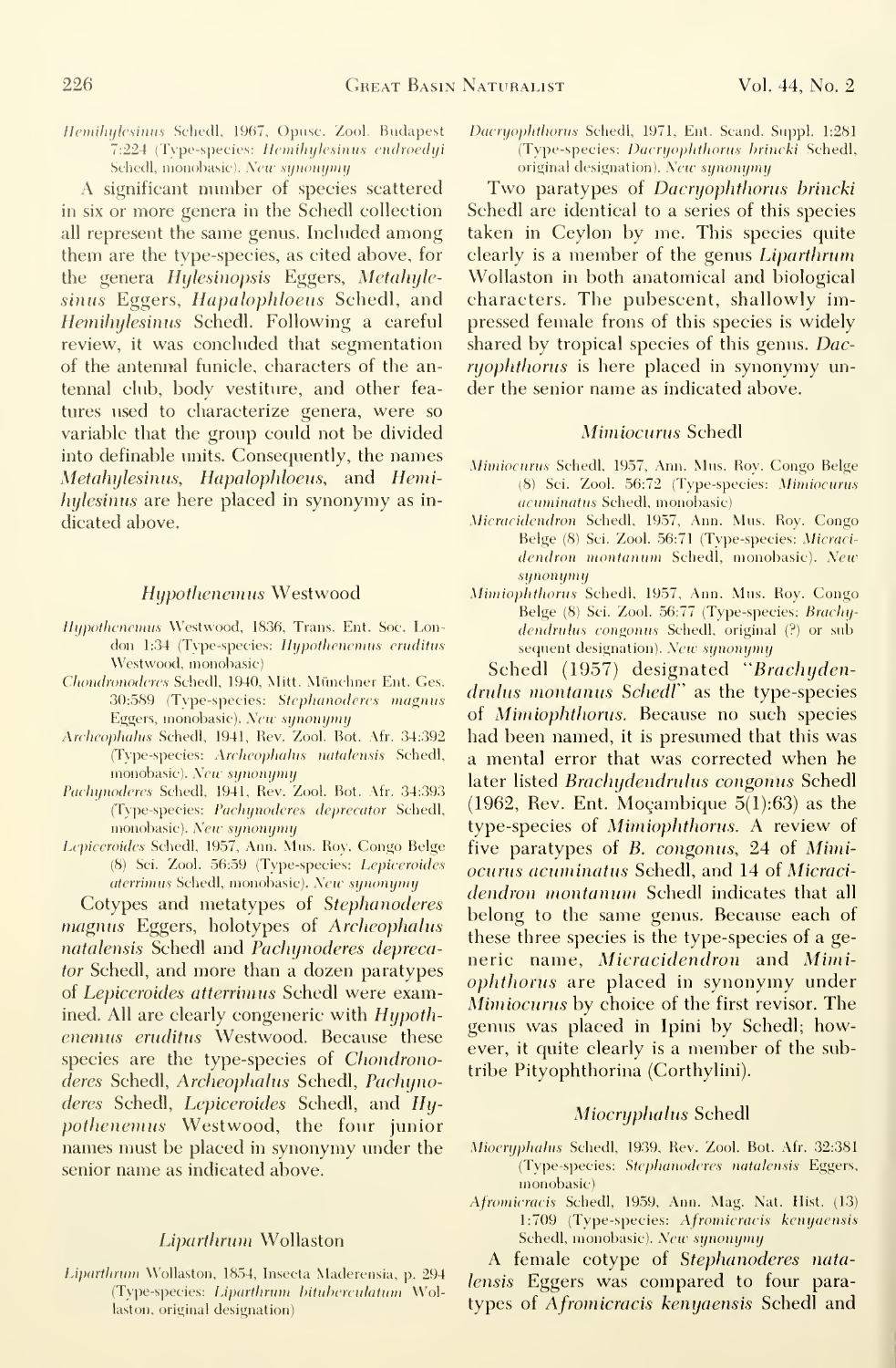to the types of six other species assigned by Schedl to Miocryphalus. Because all represent the same genus, the junior generic name, Afromicracis, must be placed in synonymy as indicated above.

#### Phloeoditica Schedl

- Phloeoditica Schedl, 1962, Verhandl. Naturf. Ges. Basel 73:189 (Type-species: Kissophagus curtus Eggers, present designation)
- Xylechinops Browne, 1973, Rev. Zool. Bot. Afr. 87:283 (Type-species: Xylechinus australis Schedl, original designation). New synonymy

A cotype of Kissophogus curtus Eggers was compared directly to long series of this species from India and adjacent areas; they are clearly conspecific. This species was also compared to and is congeneric with several other species including Xylechinus australis Schedl (five paratypes examined). Because K. curtus is the type-species of Phloeoditica Schedl and is congeneric with X. australis, type-species of Xylechinops Browne, the lat ter generic name must be placed in synony my as indicated above.

#### Pityophthorus Eichhoff

- Pityophthorus Eichhoff, 1864, Berliner Ent. Zeitschr.. 8:39 (Type-species: Bostrichus lichtensteini Ratzeburg, subsequent designation by Hopkins 1914)
- Breviophthorus Schedl, 1938, Archiv Naturgesch. 7:176 (Type-species: Breviophthorus brasiliensis Schedl, monobasic). New synonymy
- Neomips Schedl, 1954, Dusenia 5:37 (Type-species: Neomips brasiliensis Schedl, monobasic). New synonymy

The holotype and a series of other speci mens of Breviophthorus brasiliensis Schedl were examined and compared to numerous neotropical Pityophthorus species. While B. brasiliensis is in a recognizable species group, <sup>I</sup> see no characters that suggest it might be a distinct genus from 20 or more other, equally distinct species groups. For this reason, Breviophthorus is placed in synonymy under Pityophthorus.

Schedl named Neomips brasiliensis from male specimens that superficially resemble certain Acanthotomicus species. The female is an average member of neotropical Pityophthorus. The only deviant feature of Neomips is the male elytral declivity. <sup>I</sup> do not regard this as adequate justification to characterize a genus and, consequently, place Neomips in synonymy as indicated above.

The transfer of Beviophthorus brasiliensis Schedl, 1938, and Neomips brasiliensis Schedl, 1954, to Pityophthorus creates homonymy. The younger name (1954) is replaced by its junior synonym P. dimorphus Schedl.

#### Pseudomicracis Eggers

Pscudomicracis Eggers, 1920, Ent. Blatt. 16:36 (Typespecies: Pseudomicracis clsue Eggers, original designation)

The unique holotype of Pseudomicracis elsae Eggers is lost. A careful study of the original description and of all African Micracini having strongly procurved antennal sutures and the elytral apex mucronate drastically limits the number of species that could fit into this genus. Although P. elsae obviously has not been rediscovered, several named species seem to meet all the character re quirements of this genus. All the African (in cluding Madagascar) species placed by Schedl in Micracis lack the strongly flattened protibia, with the socketed teeth on the apical margin. The African Micracis have a more slender tibia and teeth on the apical portion of the lateral margin. The eye is oval and they share other minor characters not found in American Micracis. These African species appear to share all the significant generic characters of P. elsae. For this reason, <sup>I</sup> here transfer to Pseudomicracis the following species: Hylocurus bugekeae Schedl 1957 (Congo), Micracis difficilis Schedl 1965, M. harunganae Schedl 1961, M. ignotus Schedl 1965, M. madagascarensis Schedl 1961, and M. pennatus Schedl 1965 (all from Madagascar). With these transfers, the genera Hylocurus and Micracis are once again limited to the American continents.

#### Pseudothysanoes Blackman

- Pseudothysanoes Blackman, 1920, Mississippi Agric. Expt. Sta. Bull. 9:46 (Type-species: Pseudothysanoes drakei Blackman = Cryphalus rigidus Le- Conte, original designation)
- Bostrichips Schedl, 1951, Rev. Chilena de Ent. 1:21 (Type-species: Bostrichips spinatus Schedl, monobasic). New synonymy
- Gretschkinia Sokanovskii, 1959, Ceskoslov. Spolec. Ent. Casopie 56:276 (Type-species: Gretschkinia mongolica Sokanovskii, monobasic). New synonymy
- Neoglostatus Schedl, 1978, Ent. Abh. Mus. Tierk. Dresden 41:300 (1977) (Type-species: Neoglostatus squamosus Schedl, monobasic). New synonymy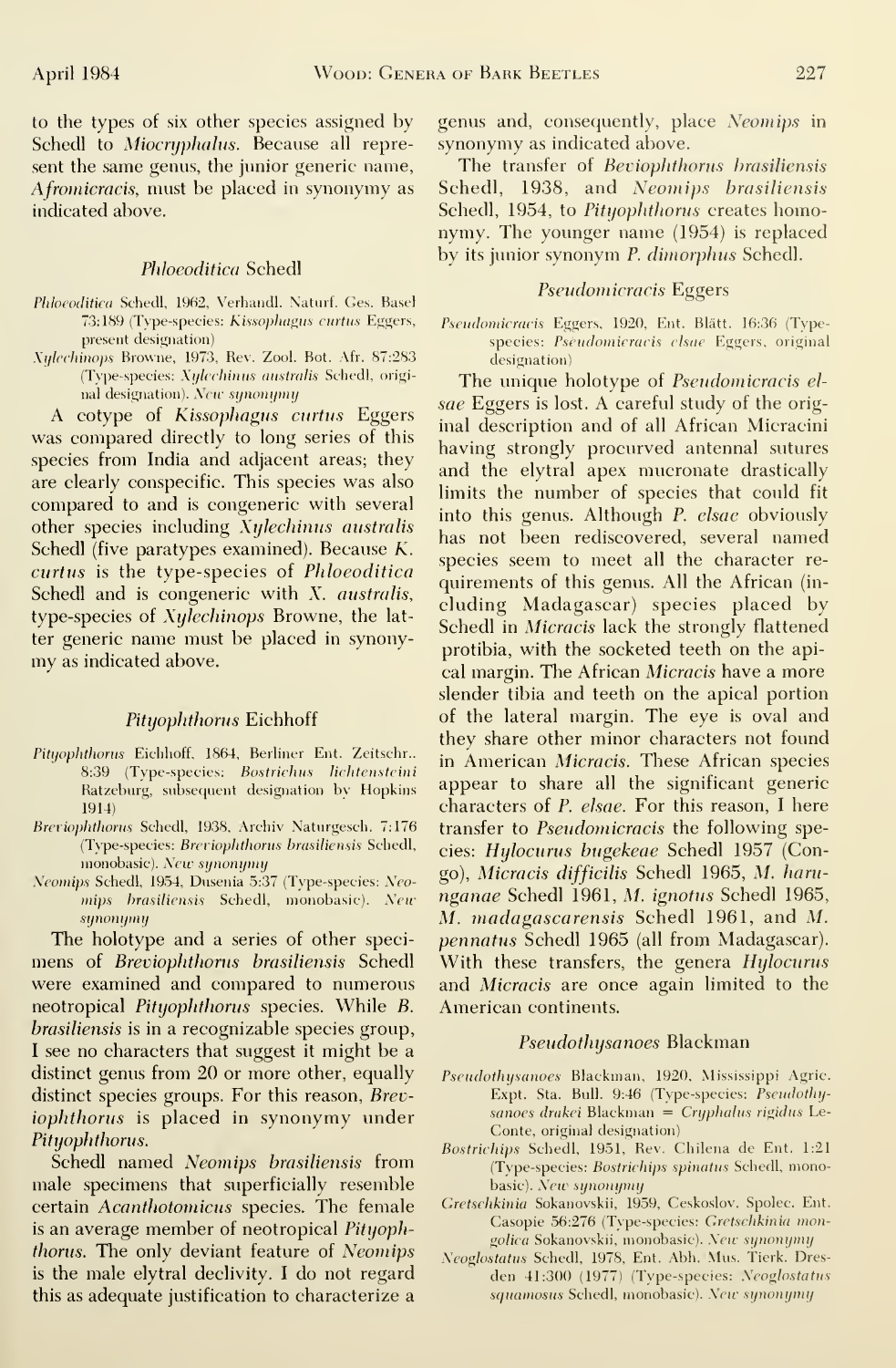Bostrichips spinatus Schedl, Gretschkinia mongolica Sokanovskii, and Neoglostatus squamosus Schedl are the type-species of the genus in which each was named. Cotypes and other specimens of G. mongolica and the holotypes and species related to the other two were examined and compared to numerous species of Pseudothysanoes Blackman. All three fall well within the limits of Pseudothysanoes and are here placed in synonymy under that name.

The transfer of Bostrichus spinatus Schedl, 1951, to Pseudothysanoes causes P. spinatus Wood, 1956, to become a junior homonym. The new name Pseudothysanoes spinatulus is proposed as a replacement for this junior homonym.

#### Scolytodes Ferrari

- Scolytodes Ferrari, 1867, Die Forst- und Baumzuchtschädlichen Borkenkäfer, p. 77 (Typespecies: Scolytodes laevigatus Ferrari, monobasic)
- Hexacolinus Schedl, 1963, Reichenbachia 1:217 (Typespecies: Hexacolinus minutissimus Schedl 1963 = Scolytodes minutissimus Schedl 1952, original designation). New synonymy
- Cryphalophilus Schedl, 1970, Kontvu 38:358 (Tvpespecies: Cryphalophilus afer Schedl, monobasic). New synonymy

The female holotypes of Scolytodes minutissimus Schedl and of Hexacolinus minutissimus Schedl were compared directly to one another and to my material. Only one species is represented. Because Hexacolinus minutissimus is the type-species of the genus in which it was named, Hexacolinus is here placed in synonymy as indicated above. The name H. minutissimus is both a junior homonym and a junior synonym and is automatically replaced.

The five paratypes of Cryphalophilus afer Schedl clearly fall within the limits of Scolytodes. Because C. afer is the type-species of that genus, Cryphalophilus Schedl is here placed in synonymy as indicated.

#### Scolytogenes Eichhoff

- Scolytogenes Eichhoff, 1878, preprint of Mem. Soc. Roy. Sci. Liege (2) 8:475, 479 (Type-species: Scolytogenes darwini Eichhoff, monobasic)
- Xylocryptus Schedl, 1975, Ann. Naturhistor. Mus. Wien 79:352 (Type-species: Xylocryptus papuanus Schedl, original designation). New synonymy

The genus Scolytogenes Eichhoff is a large and moderately diverse tropical genus that inhabits a variety of vines (creepers) and re lated plants. The type-species, S. darwini Eichhoff, based on the holotype in the Schedl collection is one of the most highly evolved and widely distributed species in the genus. The more primitive members of the genus are small and have antennae resembling those of Eidophelus Eichhoff species. Xylocryptus papuanus Schedl is one of several New Guinea species in the more primitive section of Scolytogenes. Because X. papuanus falls well within the limits of this genus, it is here placed in synonymy as indicated above.

#### Taphrorychus Eichhoff

- Taphrorychus Eichhoff, 1878, preprint of Mem. Soc. Roy. Sci. Liege (2)8:49, 204 (Type-species: Bostrichus bicolor Herbst, subsequent designation by Hopkins 1914)
- Saliciphilus Sokanovskii, 1954, Byull. Mosk. O. I. P. (Biol.) 59:17, 20 (Type-species: Hypothenemus machnovskii Sokanovskii, original designation). New synonymy
- Taphrotcrus Schedl, 1965, Ann. Hist. Nat. Mns. Nat. Hungarici 57:341 (Type-species: Taphroteres primitus Schedl, monobasic). New synonymy

Two paratypes of Hypothenemus machnovskii Sokanovskii in my collection have been studied and pondered for many years. After examining two additional paratypes in the Schedl collection, <sup>I</sup> now agree with Schedl (private notes) that this species should be placed in Taphrorychus. Because H. machnovskii is the type-species of the generic name Saliciphilus, this genus must be placed in synonymy as indicated above.

Also in the Schedl collection is one para type of Taphroterus primitus Schedl, typespecies of the genus in which it was named. This species is allied to the three Japanese species named by Murayama and is here transferred to Taphorychus. This transfer of its type-species requires that Taphroterus be placed in synonymy as indicated above.

#### Tricolus Blandford

- Trieolus Blandford, 1905, Biol. Centr. Amer., Coieopt. 4(6):286 (Type-species: Tricolus ovicollis Blandford, snbsequent designation by Hopkins 1914)
- Pterocyclonoides Schedl, 1970, Koleopt. Rundschau 48:101 (Type-species: Pterocyclonoides octodentatus Schedl, monobasic). New synonymy

The unique holotype of Pterocyclonoides octodentatus Schedl was examined. It is a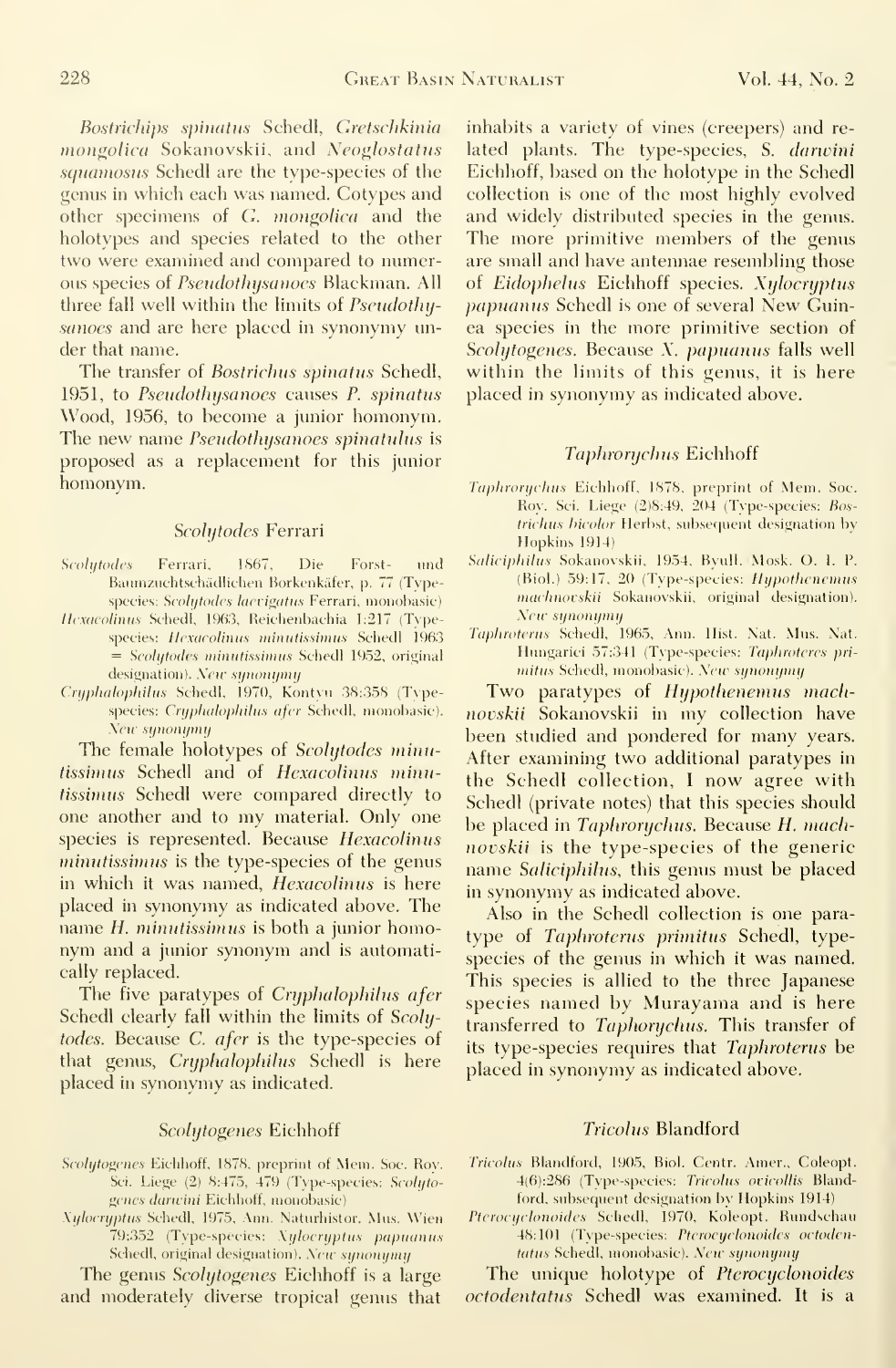small, very slender member of the genus Tri colus and is allied to other Brazilian members of that genus. Because it is the type-species of Pterocyclonoides, this transfer requires that the junior generic name be placed in synonymy as indicated above.

#### Triotemnus Wollaston

- Triotemnus Wollaston, 1864, Catalog Coleopt. Canaries, p. 264 (Type-species: Triotemnus subretusus Wollaston, monobasic)
- Cladoctoporcus Schedl, 1975, Rev. suisse Zool. 82:454 (Type-species: Cladoctoporcus scrofa Schedl, original designation). New  $support$

Two paratypes of Cladoctoporcus scrofa Schedl and a diagram in the Schedl collection of the holotype indicate that this species is an average member of the genus Triotemnus Wollaston. I find no characters not also represented in other members of this genus and note that Schedl erroneously reversed the sexes. The generic transfer of the type-species requires that the name Cladoctoporcus be placed in synonymy as indicated above.

#### Xijlosandrus Reitter

- Xylosandrus Reitter, 1913, Wiener Ent. Zeit. 32 (Beiheft):80, 83 (Type-species Xyleborus morigerus Blandford, monobasic)
- Apoxyleborus Wood, 1980, Great Basin Nat. 40:90 (Type-species: Xyleborus mancus Blandford, original designation). New synonymy

After examining in the Schedl collection several hundred species of Xyleborini not previously known to me, my concept of the genus Xijlosandrus Reitter has changed slightly. Xyleborus mancus Blandford, typespecies of Apoxyleborus Wood, is here transferred to Xylosandrus and my generic name is placed in synonymy as indicated.

Xylosandrus and Censtus Sampson are much larger than previously supposed and may intergrade. Much more study will be re quired to determine the extent and reliability of the apparent character gap that separates them.

#### New Taxa

#### Phloeographus, n. gen.

This genus is allied to *Polygraphus* Erichson, but is distinguished by the two slightly procurved sutures on the antennal club, by the emarginate eye, and by the Tomicus-like elytral declivity. Additional generic charac-

ters are incorporated into the description of the type-species.

Type-species: Phloeographus mamibiae, n. sp.

#### Phloeographus mamibiae, n. sp.

This species resembles primitive Polygraphus species except as noted.

Female.— Length 2.2 mm; proportions not measured but body about 2.4 to 2.6 times as long as wide; color dark brown.

Frons shallowly concave from eye to eye from epistoma to vertex; denselv punctured and ornamented by short, dense pile, marginal setae very long. Eye emarginate. Antennal funicle 5-segmented, club moderately asymmetrical and acuminate as in Polygraphus, with two clearly marked, slightly procurved, aseptate sutures. Scutellum not visible. Pro notum and elytra about as in Tomicus but slightly resembling Polygraphus; strial punctures in rows, punctures small, impressed; in terstriae almost smooth, with fine, uniseriate punctures, each bearing a row of short, uniseriate scales toward declivity. Declivity about as in Tomicus, with interstriae 2 weakly impressed, <sup>1</sup> and 3 each with a row of about five small tubercles.

Holotype.— The unique female holotype is labeled: "S. W. Afr., Damara, Farm Bethanis, 20.25 S-14-24E; 17-2-1978; E-Y:673, grassnetting, leg. Endrody and Schulze." The specimen bears a Schedl label indicating that he made a microscope slide mount of one antenna and a label bearing the manuscript name Halytes mamibiae.

The holotype is in the Naturhistorisches Museum Wien, Austria.

#### Saurotocis, n. gen.

As indicated above, Micracidendron mon tanum Schedl was tranferred to the genus Mimiocurus of the Corthylini. However, the other two species that were placed in Micracidendron by Schedl, tomicoides Schedl and *dispar* Schedl, belong to a new genus of Micracini that is described as follows.

DESCRIPTION.— Eye short, oval, entire. Antennal club 2.0 or more times as long as wide, covered bv dense, fine, short pubescence, entirely unmarked by sutures. Protibia slender, with three socketed teeth on outer apical